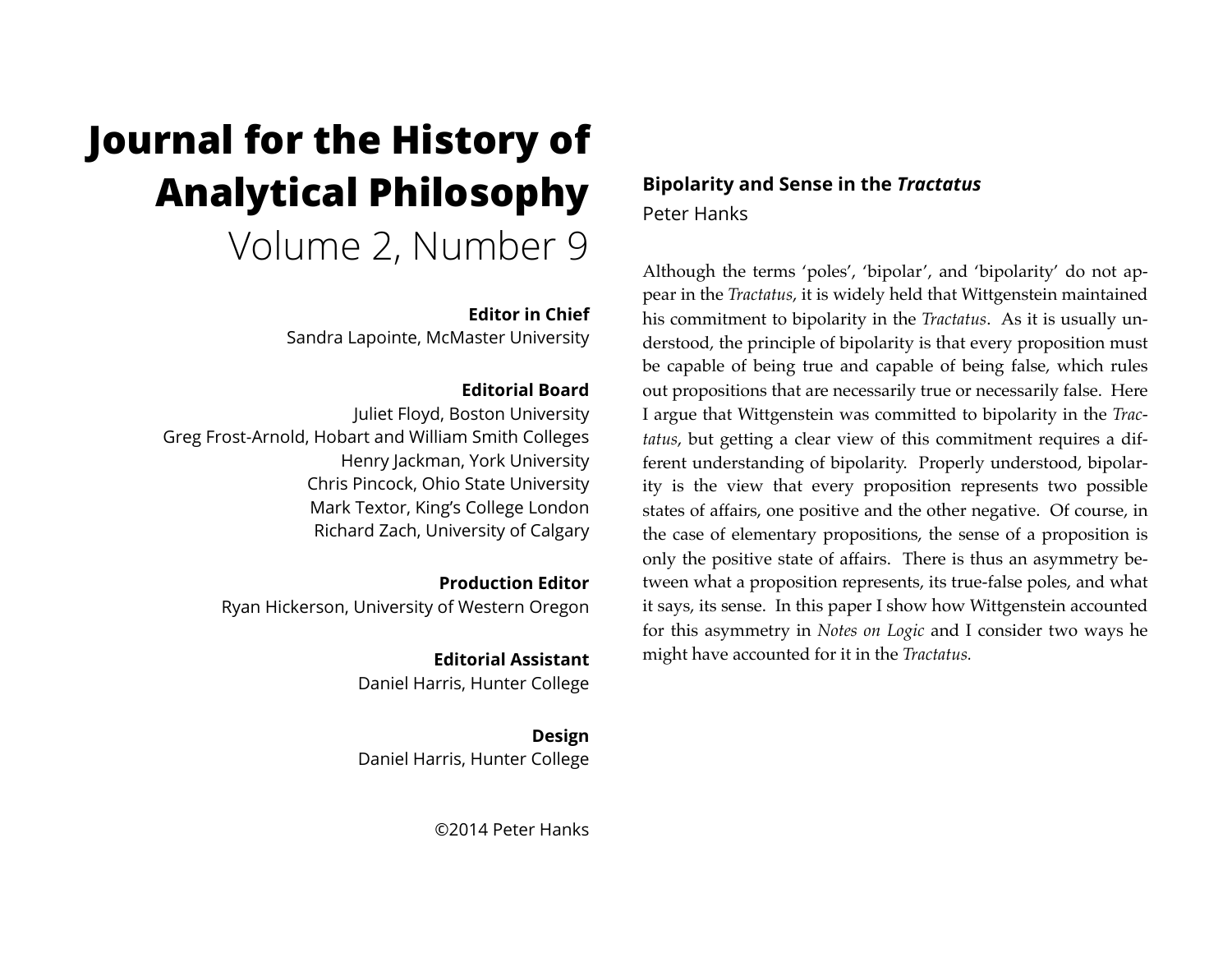# **Bipolarity and Sense in the** *Tractatus*

# Peter Hanks

#### **1. Introduction**

The idea that propositions are bipolar figures prominently in Wittgenstein's pre-*Tractatus* works. In *Notes on Logic* he puts the idea as follows:

Every proposition is essentially true-false: to understand it, we must know both what must be the case if it is true, and what must be the case if it is false. Thus a proposition has two *poles*, corresponding to the case of its truth and the case of its falsehood. (Wittgenstein 1913, 98-99)

The Moore notes and the *Notebooks* also contain frequent references to the poles of a proposition. The latest occurs on June 2, 1915, where Wittgenstein remarks that "my theory does not really bring it out that the proposition *must* have two poles," (Wittgenstein 1979, 53).

Surprisingly, there is no explicit discussion of bipolarity in the *Tractatus* and nowhere does he use the terms 'poles', 'bipolar' or 'bipolarity'. This raises a question about whether he remained committed to bipolarity in the *Tractatus*. The consensus among commentators is that he was so committed. I will argue that this is correct, but the matter is not as straightforward as it is usually taken to be. As we will see, the consensus is based on an impoverished understanding of what bipolarity amounts to, and once this misunderstanding is cleared up a problem arises. The problem is that, in the context of the picture theory of meaning, it is difficult to see how Wittgenstein reconciles the bipolarity of propositions with the fact that they have sense. Properly understood, a proposition is bipolar insofar as it presents or represents two possible states of affairs, one positive the other negative[.1](#page-12-0) But the sense of the proposition is only one of these two states of affairs. The elementary proposition '*a*R*b*' represents the possible positive state of affairs in which *a* bears R to *b*, and the possible negative state of affairs in which *a* does not bear R to *b*, but it only asserts the existence of the positive state of affairs. There is thus an asymmetry between what a proposition represents, its poles, and what it says, its sense. The problem I want to raise in this paper is a matter of understanding how Wittgenstein accounts for this asymmetry in the *Tractatus*.

## **2. What is bipolarity?**

Bipolarity is widely understood to be the requirement that propositions must be capable of being true and capable of being false. For example, according to Hacker:

Although Wittgenstein's preoccupation that ordinary language is in good logical order committed him to the requirement of bivalence and the applicability of the Law of Excluded Middle, he adopted, in the course of his atomism, the much more radical position of Bipolarity for elementary propositions. This of course satisfies bivalency, but it goes much further, for it commits him to the unique position of denying that there are any necessary elementary propositions. Any proposition that has a sense must not just be capable of being true or false, it must be capable of being true and also capable of being false. (Hacker 1981, 96)

Similarly, Glock: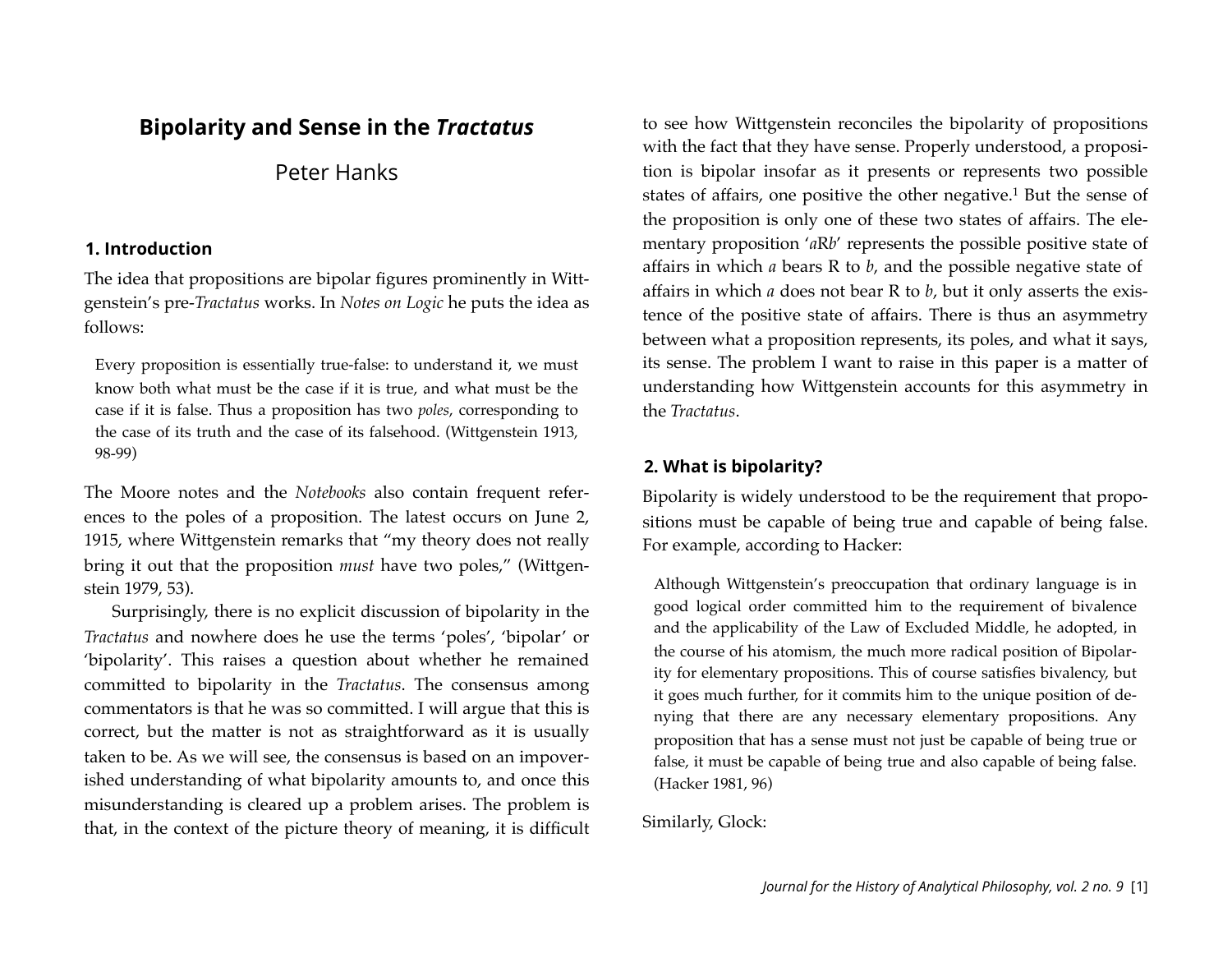The only genuine propositions are pictures of possible states of affairs. These are bipolar — capable of being true but also capable of being false—and hence cannot be necessarily true. (Glock 1996, 199)

#### And Morris:

It is sometimes suggested that Wittgenstein's reasoning in the *Tractatus* turns fundamentally on a principle known as the Principle of Bipolarity. According to this principle, in its most general form, every meaningful sentence must be capable both of being true, and of being false. It is not enough merely that every sentence must be either true or false: that is the principle known as the Principle of Bivalence. The Principle of Bipolarity demands, not merely that each proposition must fall into one of the two categories, but that both categories must be, as it were, live options for every proposition. (Morris 2008, 133 $\beta$ )

Bipolarity, on this construal, is a stronger commitment than bivalence. Not only must every proposition be either true or false, but every true proposition must also be capable of being false and every false proposition capable of being true. This rules out propositions that are necessarily true or necessarily false.

I have no wish to challenge the claim that Wittgenstein was committed to what Hacker, Glock, and Morris call bipolarity in the *Tractatus* (see 2.225, 4.461-4.4661). Rather, I deny that they have correctly captured the concept of bipolarity.[3](#page-12-2) The capacities for both truth and falsity are consequences of a deeper fact about propositions, and it is this deeper fact that should be identified with bipolarity. The deeper fact concerns the representational contents of propositions. A proposition *has* two poles in the sense that it *represents* both a possible positive state of affairs and a possible negative state of affairs. We find this idea in Anscombe, who puts

it by saying that a proposition has both a "positive sense" and a "negative sense":

The picture-theory of the proposition is that the proposition in the positive sense says: 'This is how things are' and in the negative sense says: 'This is how things aren't' — the '*this*' in both cases being the same. (Anscombe 1959, 67)

Similarly, Black explains bipolarity as the idea that a proposition specifies both verifying and falsifying conditions:

W. liked to think of this 'bi-polarity' by imagining the proposition to draw a boundary in 'logical space', with the verifying conditions on one side and the falsifying conditions on the other. The need for a proposition to specify both falsifying and verifying conditions then appears as the truism that a boundary must have two sides to it. (Black 1964, 106-7)

These are both ways of capturing the thought that the representational content of a proposition includes two possible facts or conditions or states of affairs, one positive and the other negative. Before we see how this thought figures in the picture theory of meaning it will be useful to see how Wittgenstein explains bipolarity in *Notes on Logic*. The problem of the asymmetry of bipolarity and sense will emerge along the way.

#### **3. Bipolarity and sense in** *Notes on Logic*

Wittgenstein dictated *Notes on Logic* in the fall of 1913, roughly a year before he discovered the picture theory of meaning. Some central aspects of the picture theory are prefigured in *Notes on Logic,* in particular, the idea that elementary propositions are facts in which names are bound together by predicates.<sup>[4](#page-12-3)</sup> However, it is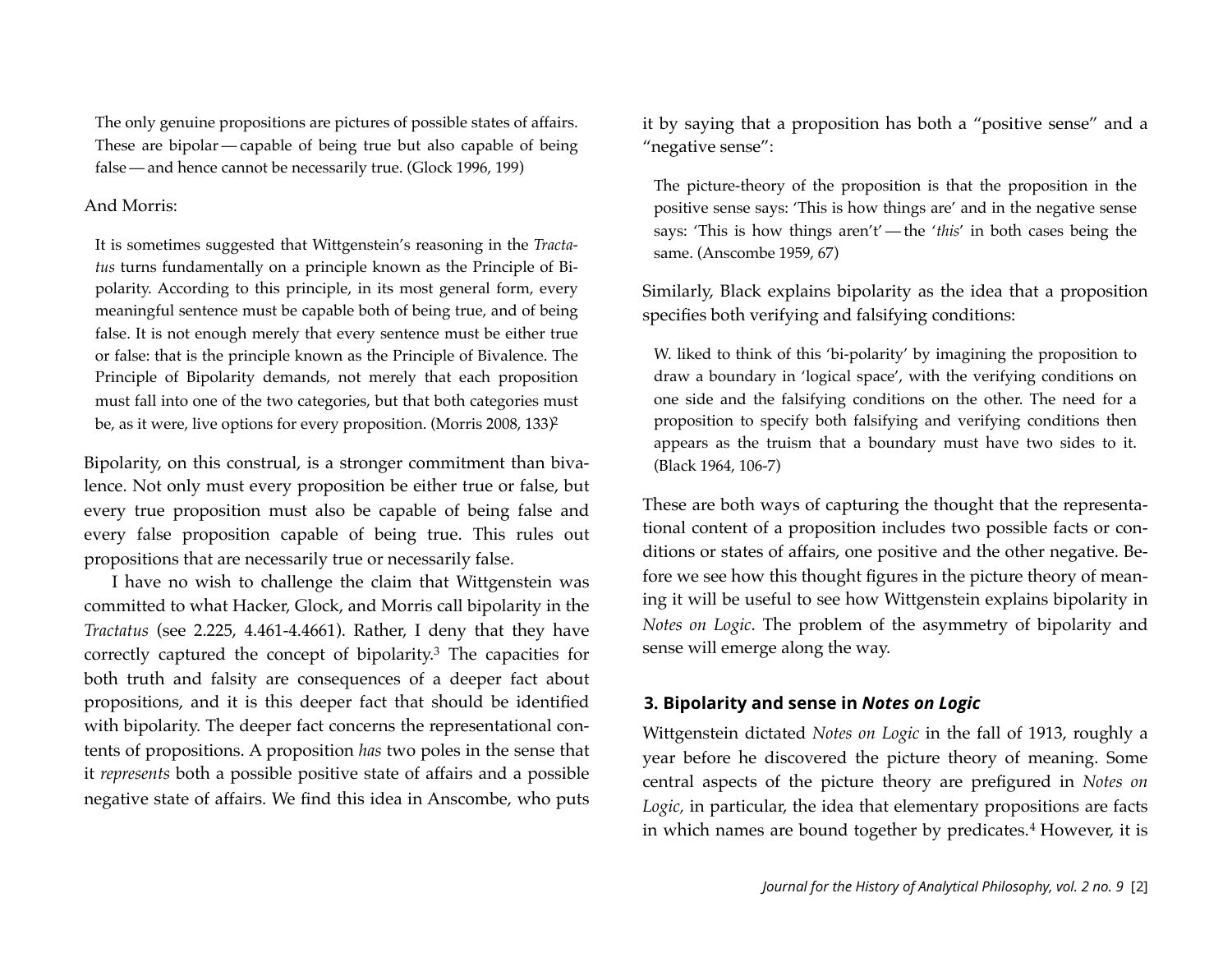important to see that the theory of sense in *Notes on Logic* is different in its essentials from the picture theory of the *Tractatus*.

Wittgenstein's theory of sense in *Notes on Logic* is built upon the idea that "the form of a proposition is like a straight line, which divides all points of a plane into right and left," (Wittgenstein 1913, 102). By "form of a proposition" Wittgenstein meant a linguistic predicate with argument places, e.g. '*x*R*y*'.[5](#page-13-0) He makes this clear in the following remark, where he offers a "definition of sense":

The form of a proposition has meaning in the following way. Consider a symbol "*x*R*y*". To symbols of this form correspond couples of things whose names are respectively "*x*" and "*y*". These things *xy* stand to one another in all sorts of relations, amongst others some stand in the relation R, and some not; just as I single out a particular thing by a particular name I single out all behaviours of the points *x* and *y* with respect to the relation R. I say that if an x stands in the relation R to a y the sign "*x*R*y*" is to be called true to the fact and otherwise false. This is a definition of sense. (Wittgenstein 1913, 95)

The main idea here is that the predicate '*x*R*y*' divides pairs of objects, "couples of things", into two groups, those pairs that bear the relation R and those that do not. This is the sense in which a predicate is like a straight line dividing a plane. The "plane" consists of all possible ordered pairs of objects. The predicate '*x*R*y*' divides this plane by exhaustively and exclusively dividing these pairs into two groups, those that bear the relation R and those that do not. The bipolarity of '*a*R*b*' is an immediate consequence of this division, since the pair <*a*,*b*> falls on one or the other side of the division determined by '*x*R*y*'. The predicate '*x*R*y*' determines an exhaustive and exclusive division of pairs into those that bear R and those that do not, and the names '*a*' and '*b*' (in that order) determine the pair <*a*,*b*>. Taken together, this division and this pair present us with two possible states of affairs, one in which *a* bears R to *b* and another in which *a* does not bear R to *b*. This is the explanation of bipolarity in *Notes on Logic*.

To complete the account of sense Wittgenstein needs to explain how the proposition '*a*R*b*' takes the final step of saying that the pair <*a*,*b*> falls on the R side of the division instead of the non-R side. How does '*a*R*b*' *say* that *a* bears R to *b*? The answer cannot simply be that '*a*R*b*' represents this positive state of affairs, since this proposition *also* represents the negative state of affairs in which *a* does not bear R to *b*. The proposition has to go beyond simply presenting these two states of affairs. It has to identify the positive state of affairs as the one whose existence it is asserting. From the perspective of *Notes on Logic*, this is the problem of the asymmetry between what a proposition represents and what it says.

The problem can also be posed in terms of truth and falsity. Wittgenstein tells us that "a proposition has two *poles*, corresponding to case of its truth and the case of its falsehood," (Wittgenstein 1913, 98-9). But how do truth and falsity come to be associated with their respective poles? Why is one pole the truth pole and the other the falsity pole? It is natural to see these questions as posterior to the question about how sense is determined. That is, it is natural to think that the assignment of truth and falsity to the poles of a proposition is fixed after, or in virtue of, the determination of a proposition's sense. But this is not how Wittgenstein conceived of the matter.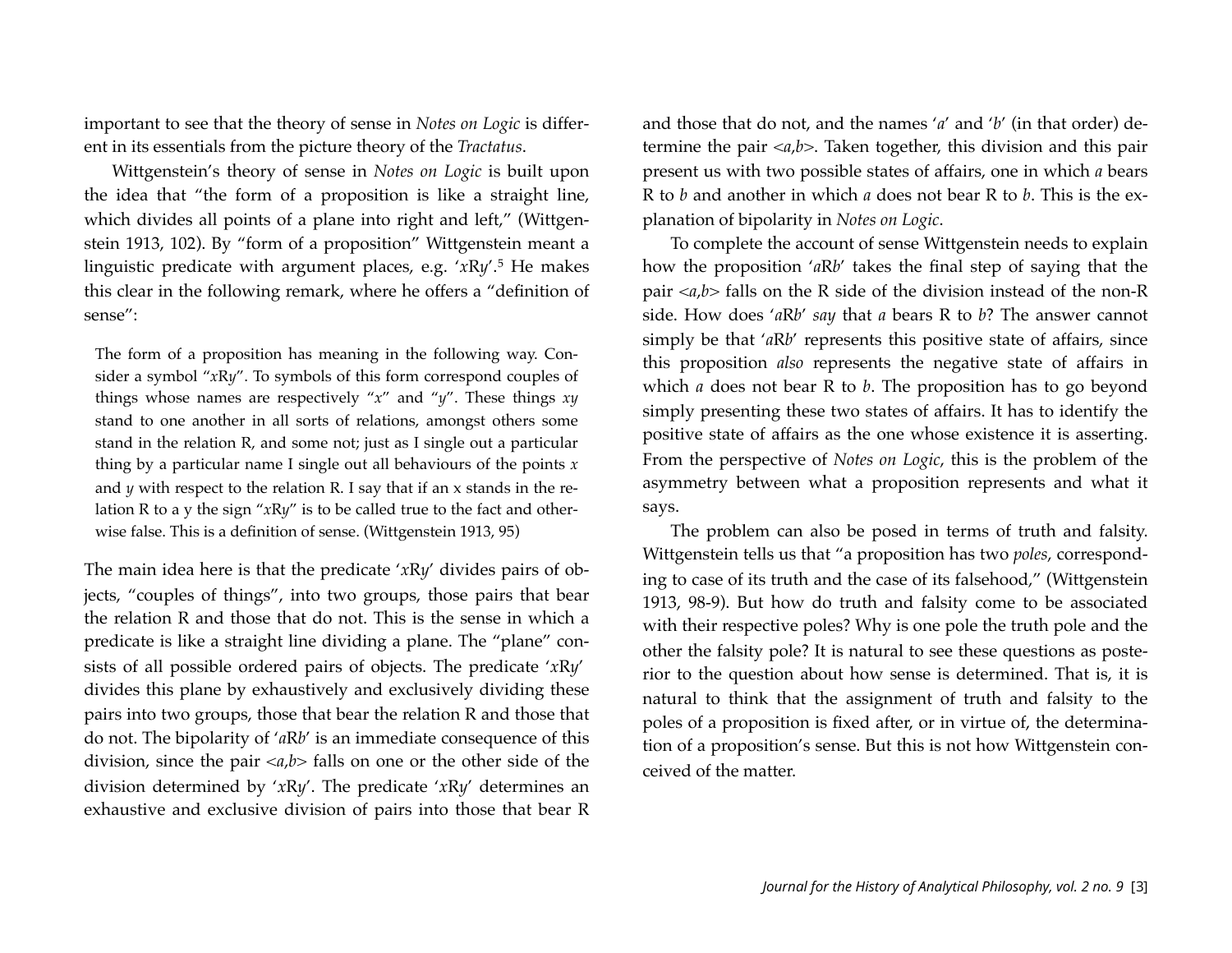Thus a proposition has two *poles*, corresponding to the case of its truth and the case of its falsehood. We call this the *sense* of a proposition. (Wittgenstein 1913, 98-9)

Names are points, propositions arrows — they have *sense*. The sense of a proposition is determined by the two poles *true* and *false*. (Wittgenstein 1913, 101-2)

The fact that a proposition has a sense *is* the fact that it has a truth pole and a falsity pole. These are not two separate issues, one about how sense is determined and the other about how truth and falsity are assigned to the poles of a proposition. Wittgenstein makes this point very clearly in the Moore notes:

From this it results that "true" and "false" are not accidental properties of a proposition, such that, when it has meaning, we can say it is also true or false: on the contrary, to have meaning *means* to be true or false: the being true or false actually constitutes the relation of the proposition to reality, which we mean by saying that it has meaning (*Sinn*). (Wittgenstein 1914, 113)

A proposition's having a sense is constituted by its having truefalse poles. Therefore, to understand how a proposition has a sense, we need to understand how truth and falsity come to be associated with its poles.

The key remark in *Notes on Logic* comes at the end of the definition of sense: "I say that if an x stands in the relation R to a y the sign "xRy" is to be called true to the fact and otherwise false," (Wittgenstein 1913, 95). In the lead-up to this remark Wittgenstein explains how '*x*R*y*' divides ordered pairs into those that bear R and those that do not. The crucial additional point is that one of these groups is associated with truth and the other with falsity. Not only does '*x*R*y*' divide the "plane" of ordered pairs, it also assigns truth to one side of this division, the side containing those pairs  $\langle x, y \rangle$  in which *x* bears R to *y*, and falsity to the other. Remember that the poles for '*a*R*b*' are the possibility in which *a* bears R to *b* and the possibility in which *a* does not bear R to *b*. The first possibility is associated with truth and the second with falsity, with the result that '*a*R*b*' has truth and falsity poles and therefore a sense.

This does not mean that the predicate '*x*R*y*' itself has truth and falsity poles. If it did then it would have a sense and would be a complete proposition. The predicate '*x*R*y*' determines a range of possible states of affairs as potential truth poles for propositions formed from it — all of those possible states of affairs in which two objects bear R. To determine a particular truth pole we have to fix on one of these possible states of affairs by combining two names in the form '*x*R*y*'. Wittgenstein says that '*x*R*y*' is "true to the fact" when a fact consists of two objects bearing R. In other words, '*x*R*y*' is *true-of* an ordered pair just in case the members of the ordered pair bear R. But being true-of an ordered pair is not the same thing as being true simpliciter. Being true-of is a relation between a predicate and an ordered pair; truth is a property of a completed proposition.

Similar remarks, more explicitly concerned with sense, appear later on in *Notes on Logic*:

But the form of a proposition symbolizes in the following way: Let us consider symbols of the form "xRy"; to these correspond primarily pairs of objects, of which one has the name "x", the other the name "y". The x's and y's stand in various relations to each other, among others the relation R holds between some, but not between others. I now determine the sense of "xRy" by laying down: when the facts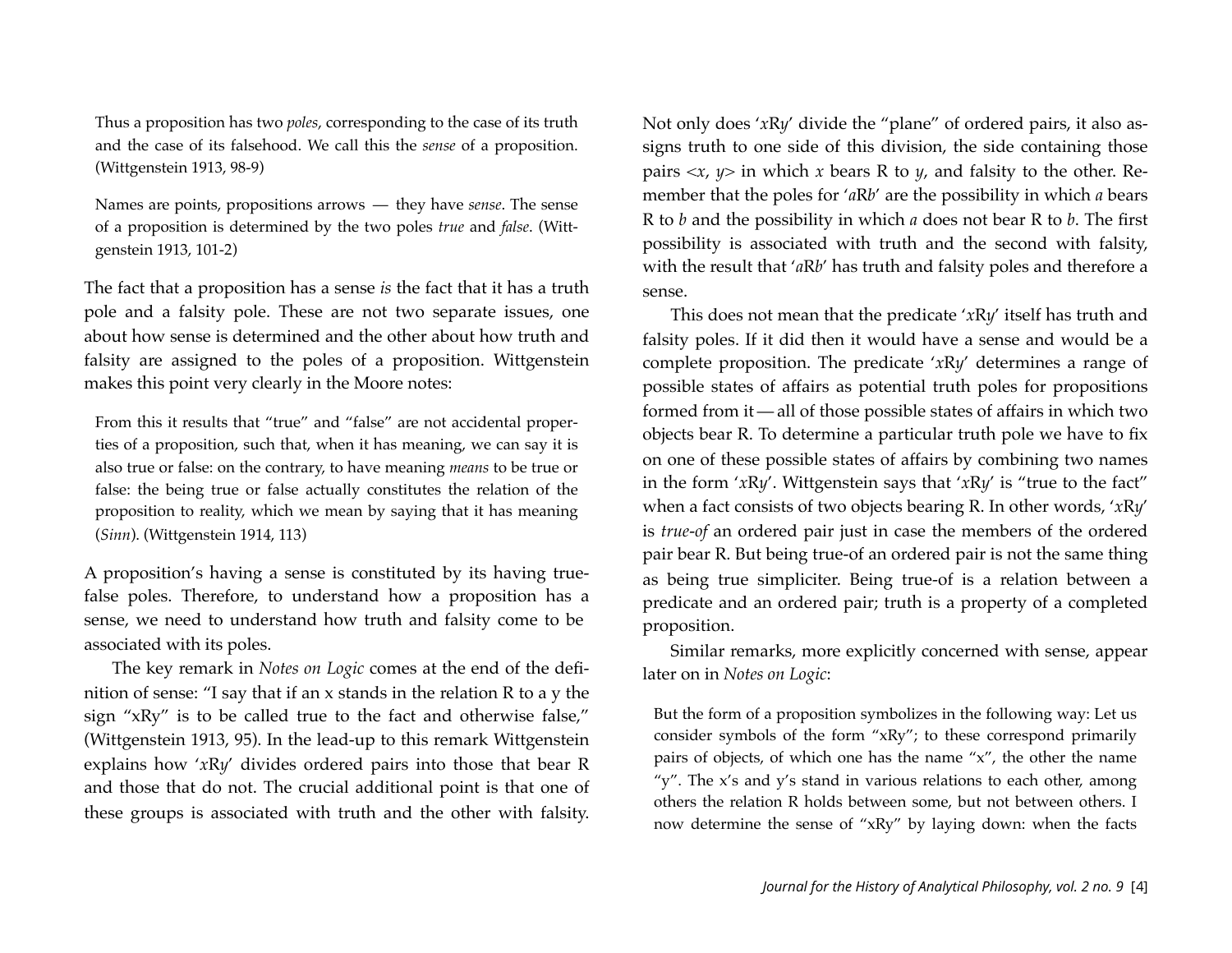behave in regard to "xRy" so that the meaning of "x" stands in the relation R to the meaning of "y", then I say that the [facts] are "of like sense" with the proposition "xRy"; otherwise, "of opposite sense"; I correlate the facts to the symbol "xRy" *by* thus dividing them into those of like sense and those of opposite sense. (Wittgenstein 1913, 104)

A fact is "of like sense" with '*a*R*b*' just in case it makes this proposition true, and "of opposite sense" if it makes this proposition false. Hence, the predicate '*x*R*y*' divides facts into two groups, and it designates one group as those that would make elementary propositions formed from it true and the other group as those that would make these propositions false.

On this account, the predicate in a proposition serves two functions. It divides pairs (or n-tuples) into two groups, and it assigns truth to one group and falsity to the other. Both of these functions are determined by conventions.

The sense of a proposition is determined by the two poles *true* and *false*. The form of a proposition is like a straight line, which divides all points of a plane into right and left. The line does this automatically, the form of a proposition only by convention. (Wittgenstein 1913, 101- 2)

Conventions about '*x*R*y*' associate this predicate with a particular division of pairs, and in addition, assign truth to one side of this division and falsity to the other. Conventions about predicates thus have two roles to play in the *Notes on Logic* theory of sense. Conventions assign predicates to relations (divisions in ordered ntuples), and they determine the true-false poles of elementary propositions, thereby determining the senses of elementary propositions.

The "definition of sense" in *Notes on Logic* does not survive into the *Notebooks* or the *Tractatus*. There is nothing in these later works about predicates dividing objects into groups, or dividing facts into those of like sense and opposite sense. These ideas are replaced by the picture theory of meaning — the idea that a proposition has a sense by depicting a state of affairs. But this shift to the picture theory actually makes it harder to see how Wittgenstein reconciles bipolarity and sense.

#### **4. Bipolarity in the picture theory of meaning**

The first clear expression of the picture theory occurs in a remark from September 29, 1914 in the *Notebooks*. The very next day we find Wittgenstein struggling to understand how a picture can present a negative state of affairs.

A picture can present relations that do not exist! How is that possible? (Wittgenstein 1979, 8)

This is a recurring theme in the *Notebooks*:

Could we say: In " $\neg$  $\phi(x)$ " " $\phi(x)$ " images how things are *not*? (Wittgenstein 1979, 21)

That shadow which the picture as it were casts upon the world: How am I to get an exact grasp of it?

Here is a deep mystery.

It is the mystery of negation: This is not how things are, and yet we can say *how* things are *not*. ——(Wittgenstein 1979, 30)

It is easy to see how a picture presents a positive state of affairs; a picture of two men fighting depicts the state of affairs in which the men are fighting. The trouble is making sense of how a picture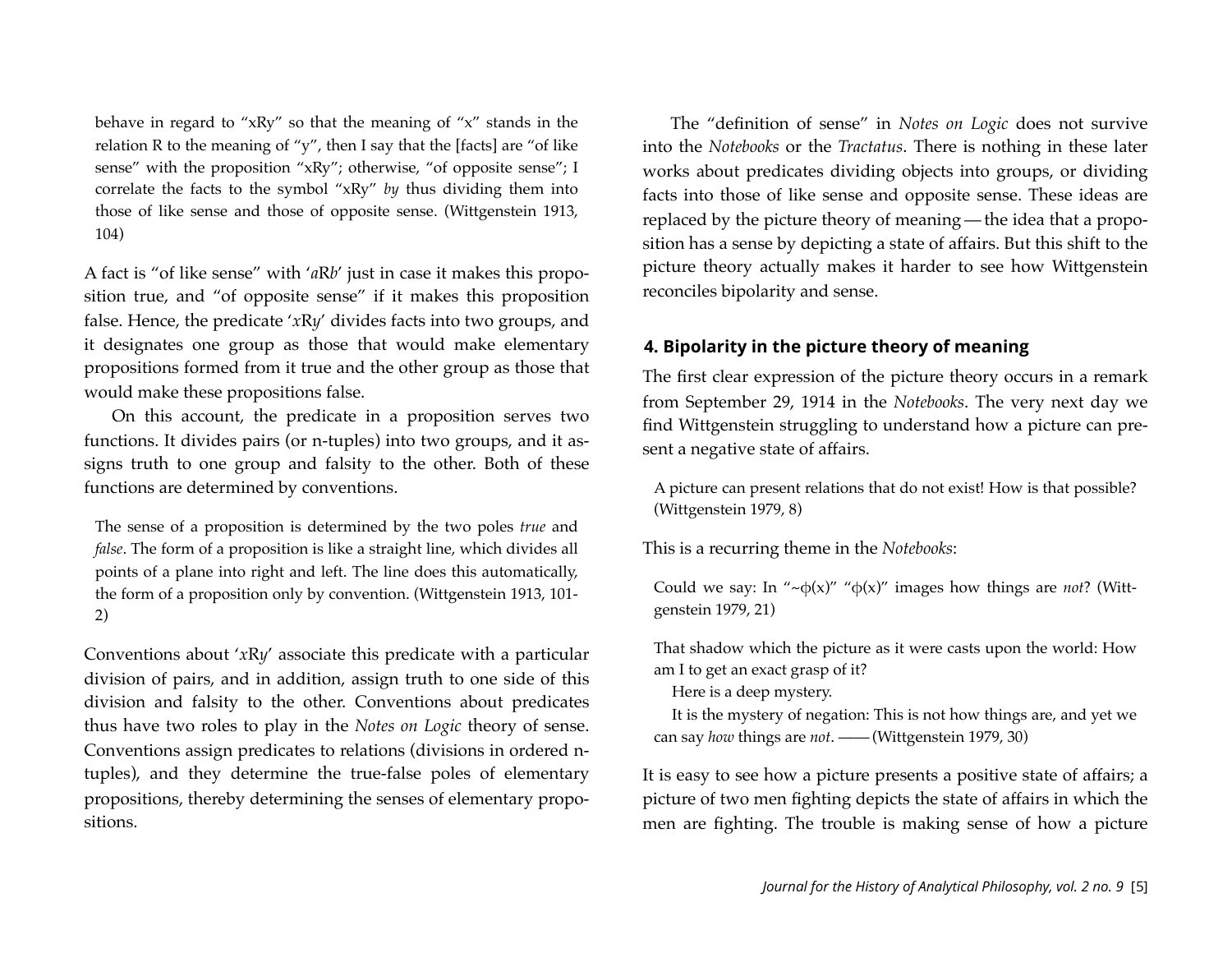also shows how things are *not*. How does a picture of two men fighting present the negative state of affairs in which they are not fighting?

Wittgenstein solved this problem when he realized that showing how things are not requires showing precisely *how* they are not, and the picture does that by depicting objects as related in the relevant way.

For the picture says, as it were: "*This* is how it is *not*", and to the question "*How* it is not?" just the positive proposition is the answer. (Wittgenstein 1979, 25)

In order to show that two men are *not* fighting a picture needs to show that it is *fighting* that they are not doing, and the obvious way to do that is to show them fighting. A picture fixes upon a determinate way for things *not* to be by depicting them as related in that particular way.

The well-known example of the model in a Paris courtroom of a car accident probably helped him see this point. Suppose I have a model of a traffic intersection and I want to show you how two cars were *not* located in the intersection. How do I do that with my model? By arranging the toy cars in the model in precisely those locations where they were not. Wittgenstein puts the point as follows in the *Notebooks*:

Think of the representation of *negative* facts by means of models. E.g.: two railway trains must not stand on the rails in such-and-such a way. The proposition, the picture, the model are — in the negative sense like a solid body restricting the freedom of movement of others; in the positive sense, like the space bounded by solid substance, in which there is room for a body.





This image is *very* clear and must lead to the solution. (Wittgenstein 1979, 30; Cf. 4.463)

This analogy between pictures and solid bodies is helpful. Just as a solid body determines two spaces at the same time, the space inside the body and the rest of space outside of it, a picture presents two states of affairs at the same time, a positive state of affairs and a negative one.

All of this is evidence from the pre-*Tractatus Notebooks* for the view that Wittgenstein retained his commitment to bipolarity after the shift to the picture theory of meaning. It is natural to wonder whether any similar evidence can be found in the *Tractatus* itself. Here we run up against the fact that there are no explicit discussions of bipolarity in the *Tractatus*. Still, there are remarks in the *Tractatus* that sound very much like expressions of bipolarity:

A picture presents a situation in logical space, the existence and nonexistence of states of affairs. (2.11)

A picture depicts reality by representing a possibility of existence and non-existence of states of affairs. (2.201)

Propositions represent the existence and non-existence of states of affairs. (4.1)

Existent and non-existent states of affairs are, for Wittgenstein, positive and negative facts. "We also call the existence of states of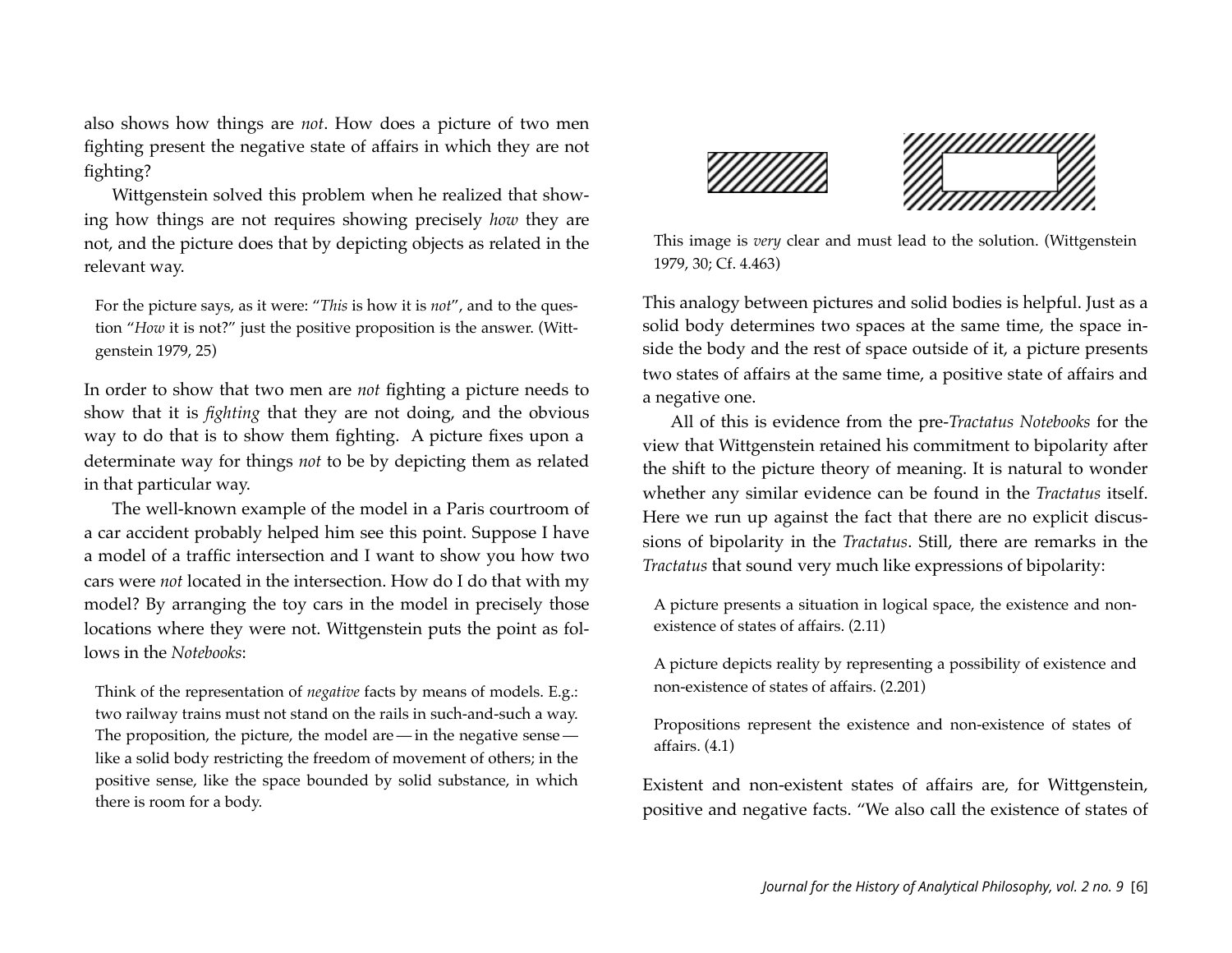affairs a positive fact, and their non-existence a negative fact," (2.06). So, he might have said instead that propositions represent positive and negative facts. These remarks, I submit, are expressions of the idea that pictures, and hence propositions, are bipolar in the deeper, representational sense.<sup>6</sup>

Reading bipolarity into the *Tractatus* also sheds light on Wittgenstein's idea that "negation reverses the sense of a proposition," (5.2341). An elementary proposition represents both a positive and a negative fact, and its sense is the positive fact. Negation "reverses" this sense by switching the sense of the negated proposition over to the negative fact. In this way, negation does not add anything to the representational content already contained in the un-negated elementary proposition.

But it is important that the signs 'p' and ' $\neg p'$  *can* say the same thing. For it shows that nothing in reality corresponds to the sign  $\sim$ .

The propositions ' $p'$  and ' $\neg p'$  have opposite sense, but there corresponds to them one and the same reality. (4.0621)

…

One could say that negation must be related to the logical place determined by the negated proposition.

The negating proposition determines a logical place *different* from that of the negated proposition.

The negating proposition determines a logical place with the help of the logical place of the negated proposition. For it describes it as laying outside the latter's logical place. (4.0641)

The idea that the negating proposition determines a logical place "outside" the place determined by the negated proposition is a clear allusion to the analogy between propositions and solid bodies, which shows up explicitly at 4.463.

We therefore have good but not conclusive reasons for saying that Wittgenstein's commitment to bipolarity persisted into the *Tractatus*. On the other side, there is the problem of the asymmetry of bipolarity and sense. In contrast to the relatively straightforward account in *Notes on Logic*, it is much harder to see how Wittgenstein reconciles bipolarity and sense in the context of the picture theory.

#### **5. The asymmetry of bipolarity and sense in the** *Tractatus*

The asymmetry arises out of the fact that the sense of a proposition is only one of the two states of affairs that it represents. Recall that in *Notes on Logic* conventions played a key role in accounting for this asymmetry. The convention associated with a predicate accomplishes two tasks: it associates the predicate with a division in ordered n-tuples, and it assigns truth to one side of this division and falsity to the other. The first task can be thought of as an association between a predicate and a relation. This determines two poles for an elementary proposition formed from that predicate, but it doesn't determine which pole is the truth pole and which is the falsity pole and therefore fails to fix a sense for the proposition. The second of the two tasks fills this gap.

When we shift to the picture theory this second role for conventions seems to drop out of the picture. We associate names with objects and predicates with relations — and that's it.<sup>7</sup> Once these associations have been established the propositional sign is transformed into a proposition with a sense, with no further associations or conventions required.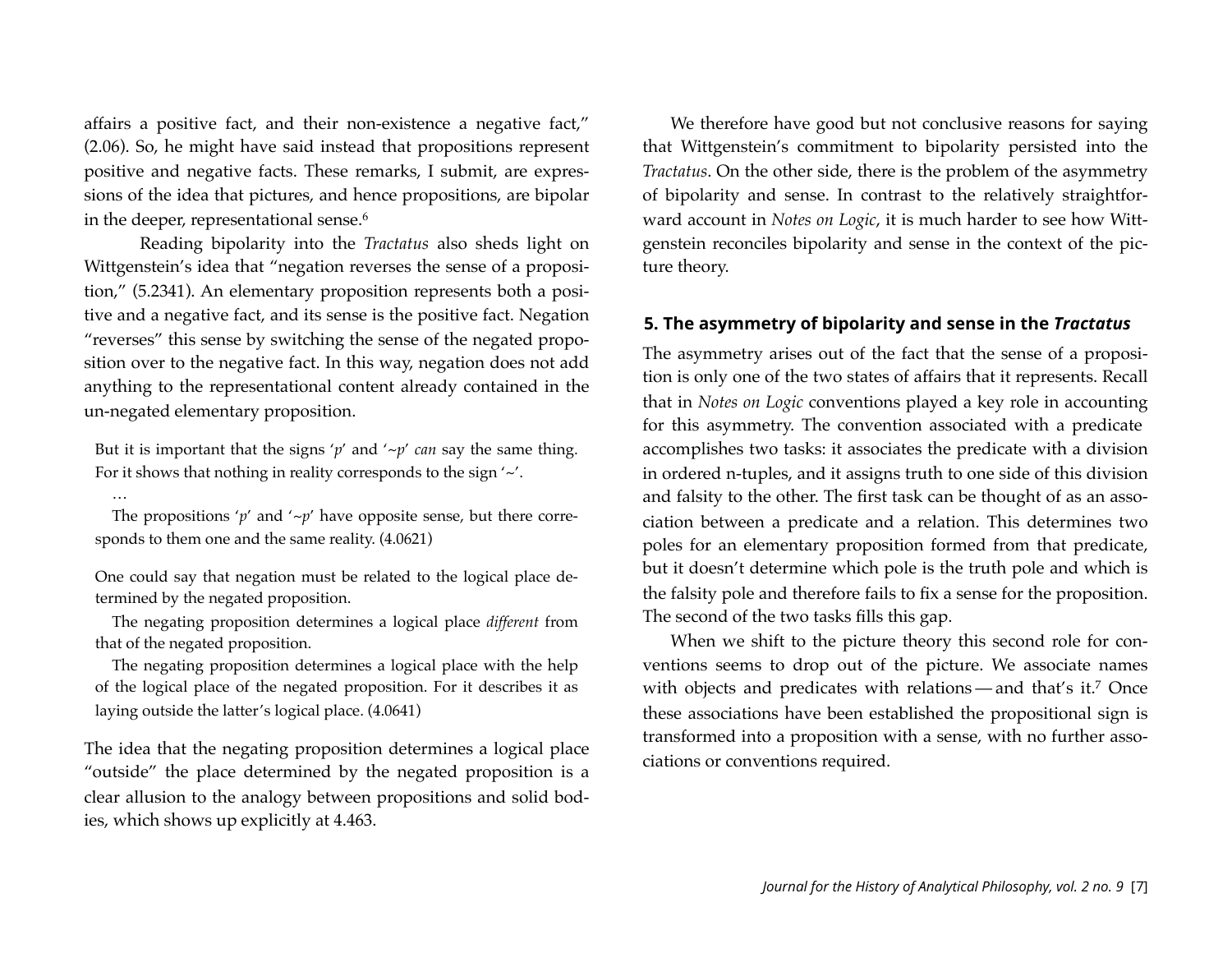I call the sign with which we express a thought a propositional sign. — And a proposition is a propositional sign in its projective relation to the world. (3.12)

One name stands for one thing, another for another thing, and they are combined with one another. In this way the whole group — like a tableau vivant —presents a state of affairs. (4.0311)

Frege says that any legitimately constructed proposition must have a sense. And I say that any possible proposition is legitimately constructed, and, if it has no sense, that can only be because we have failed to give a *meaning* to some of its constituents. (5.4733)

The *only* way for a proposition to lack a sense is for one of its constituents (a name) to lack an association with an object, or for its predicate to lack an association with a relation. Once those correlations are established and the proposition is constructed there is no additional need for a convention about truth and falsity to secure a sense for the proposition. This rules out the appeal to conventions which, in *Notes on Logic*, explained the asymmetry of bipolarity and sense. How, then, does Wittgenstein account for this asymmetry in the context of the picture theory? In the rest of this paper I will consider two proposals for answering this question.

# **6. The arrow analogy and the bottom-up approach to the determination of sense**

The first proposal is an example of what I will call a bottom-up approach to the determination of sense. On this approach, the connections between the elements of the proposition and things in the world take explanatory priority over the possession of sense by the whole proposition. The proposition '*a*R*b*' says that *a* bears R to *b because* '*a*' is correlated with *a*, 'R' is correlated with the relation R, '*b*' is correlated with *b*, and '*a*' and '*b*' are positioned to the left and right of 'R'. The proposition has its sense in virtue of these correlations, and not the other way around. This is in contrast to a top-down approach, on which the having of sense by '*a*R*b*' takes explanatory precedence over these correlations. On a top-down approach, the correlations fall out as a consequence of the fact that '*a*R*b*' says that *a* bears R to *b*.

Wittgenstein's definition of sense in *Notes on Logic* is a bottomup approach. The fact that '*a*R*b*' has the sense that it has is explained by conventions for the predicate '*x*R*y*' and the fact that '*a*' names *a* and '*b*' names *b*. The bottom-up approach is also clearly evident in the pre-*Tractatus Notebooks*. For example:

Can one negate a *picture*? No. And in this lies the difference between picture and proposition. The picture can serve as a proposition. But in that case something gets added to it which brings it about that now it *says* something. In short: I can only deny that the picture is right, but the *picture* I cannot deny.

*By* my correlating the components of the picture with objects, it comes to represent a situation and be right or wrong. (Wittgenstein 1979, 33-4)

Note Wittgenstein's emphasis on the word 'by' — '*dadurch'* — in the last sentence. This is a clear expression of the bottom-up approach: the picture acquires a sense *because of* the correlations between its components and objects.

Given a bottom-up approach, how could Wittgenstein account for the asymmetry of bipolarity and sense? It helps here to consider his analogy between propositions and arrows. The analogy runs from *Notes on Logic* all the way through the *Tractatus*: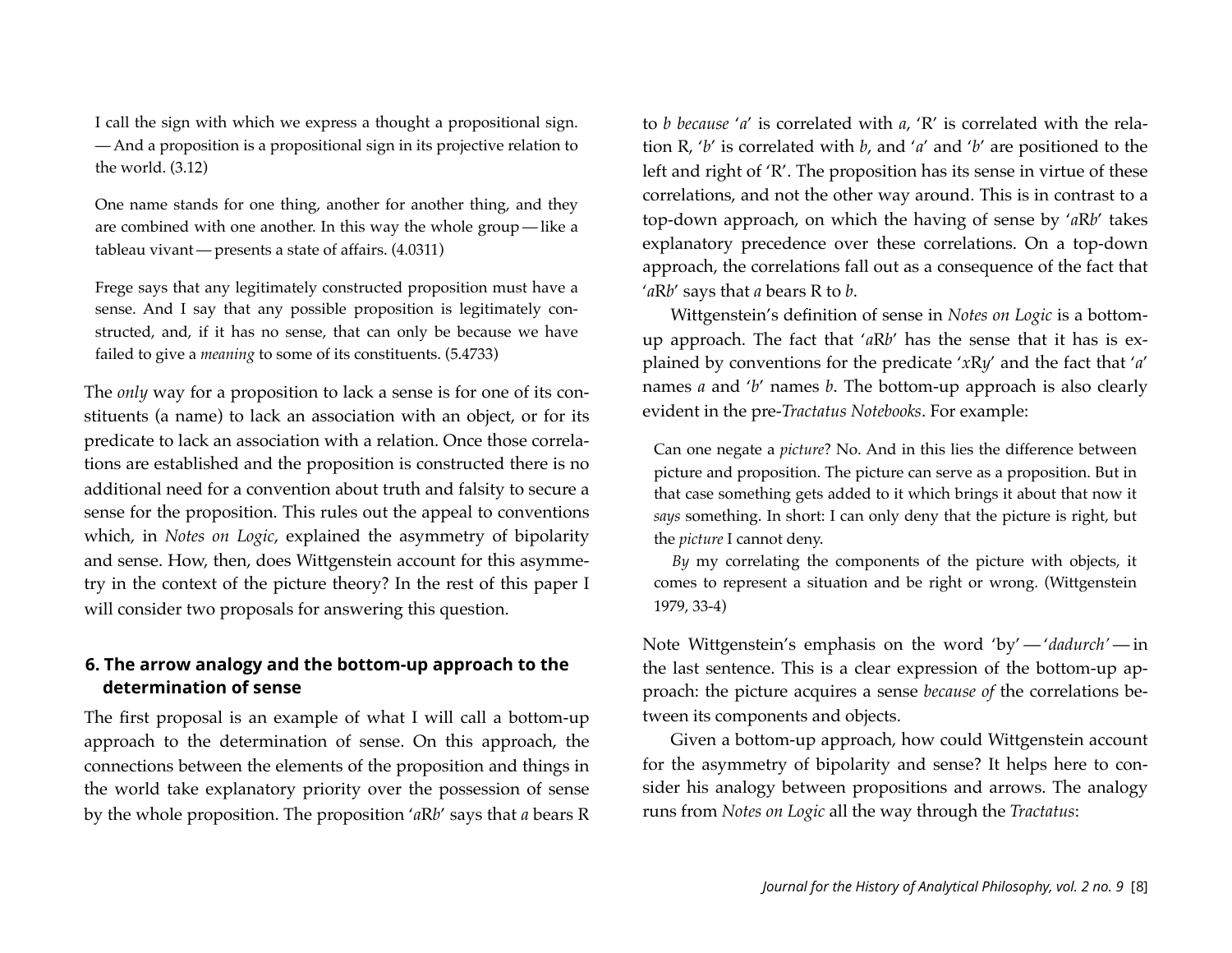A proposition is a standard to which facts behave, with names it is otherwise; it is thus bi-polarity and sense comes in; just as one arrow behaves to another arrow by being in the same sense of the opposite, so a fact behaves to a proposition. (Wittgenstein 1913, 95)

Names are points, propositions arrows — they have *sense*. (Wittgenstein 1913, 101)

Names are like points; propositions like arrows — they have sense. (3.144)

An arrow is bipolar insofar as it determines two directions at the same time, the tail-to-head direction and the head-to-tail direction. But the "sense" of the arrow is only one of these two directions, the tail-to-head direction. Here we have an asymmetry of bipolarity and sense: an arrow determines two directions, but it only points in one of those directions.

What explains the asymmetry in the case of the arrow? The answer seems obvious: the arrow has a head at only one end. We might say: *by* my putting a head at one end of the arrow, it comes to point in a direction. And as soon as it points in a direction it also determines the opposite direction. By placing a head at one end of the arrow we establish that the arrow points in a direction (sense) and that it determines two opposing directions (bipolarity).

Wittgenstein may have been thinking something similar about propositions. Suppose we start with the uninterpreted propositional sign '*a*R*b*'. By correlating '*a*' with *a*, 'R' with the relation R, and '*b*' with *b* we turn '*a*R*b*' into a picture that says that *a* bears R to *b*. Establishing these correlations is the analog of fixing a head at one end of the arrow. Once the correlations are established the proposition as a whole says that *a* bears R to *b* by virtue of being a picture of that state of affairs. And since it is such a picture it also depicts the negative state of affairs in which *a* does not bear R to *b*. By correlating the elements of the propositional sign with things in the world (objects and a relation) we endow it with both sense and bipolarity.

There is an interesting contrast between this conception of sense and the bottom-up approach to sense in *Notes on Logic*. In *Notes on Logic*, to fix the sense of a proposition we have to (i) associate its predicate with a division in n-tuples, (ii) assign truth and falsity to the sides of this division, and (iii) associate its names with objects. It is natural to think that (i) and (ii) are met in one fell swoop with a convention about the predicate. Wittgenstein suggests as much with remarks like: "I correlate the facts to the symbol "xRy" *by* thus dividing them into those of like sense and those of opposite sense," (Wittgenstein 1913, 104). But this should not obscure the fact that the convention performs two distinct tasks, namely (i) and (ii). In principle, we could have a convention that only accomplishes (i), in which case we would have a proposition that is bipolar but does not have a sense. The theory of sense in *Notes on Logic* therefore allows for the possibility of propositions that are bipolar but lack sense. This is not the case on the present bottom-up understanding of the picture theory in the *Tractatus*. On this reading of the picture theory we create a proposition, a picture with a sense, by associating its names with objects and its predicate with a relation. Once the propositional sign is a picture that says that things are thus-and-so it also depicts a negative state of affairs in which things are not thus-and-so. This makes the bipolarity of the proposition a *consequence* of its having the sense that it has, which rules out the possibility of bipolar propositions that lack sense.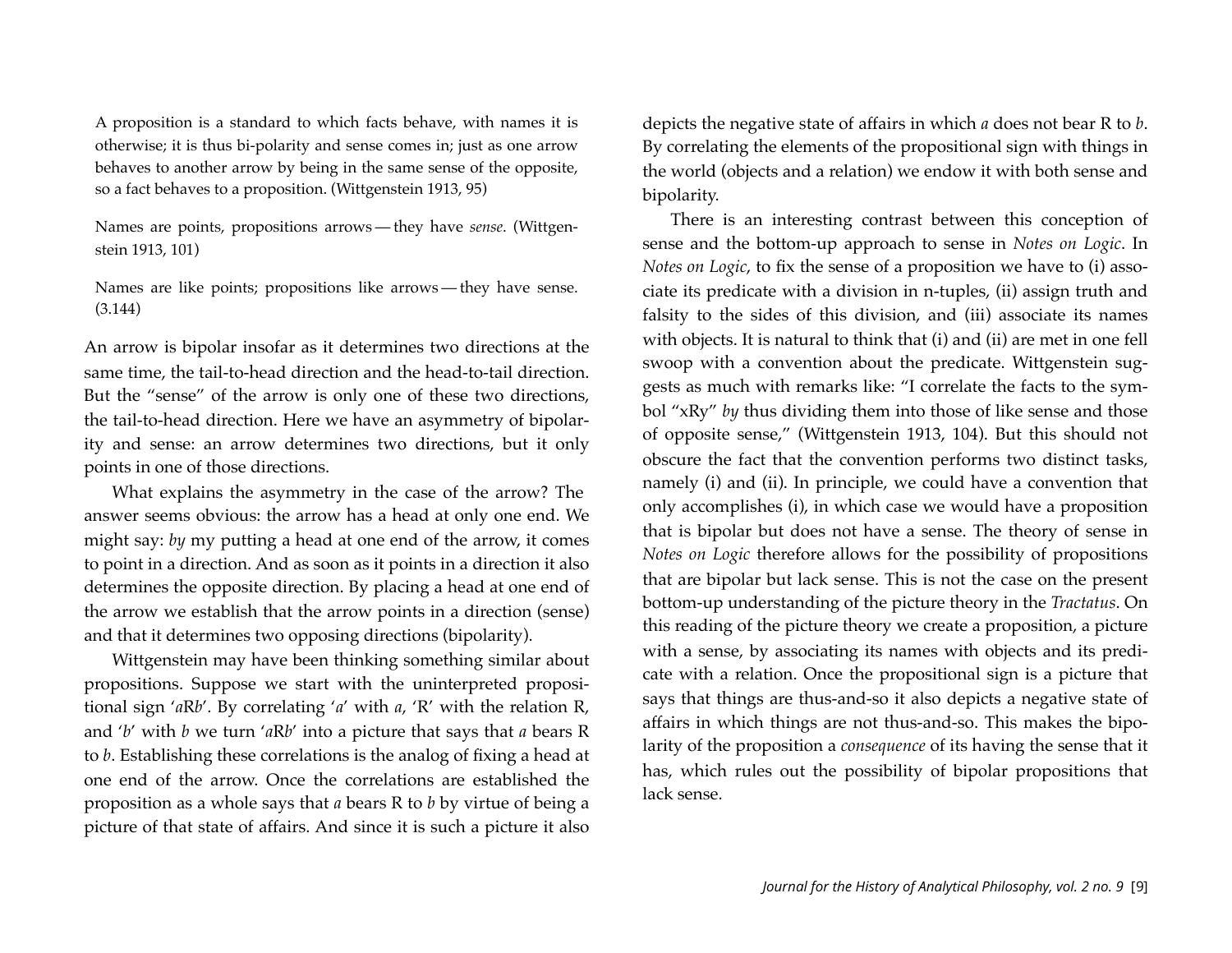The analogy with arrows is helpful, but it also raises many questions of its own. For example, on Wittgenstein's early view, is it a conventional or subjective fact about the arrow that it points in the tail-to-head direction, or is this an intrinsic or objective feature of the arrow that does not depend on any contribution from us? A clue about this comes from a remark about arrows in the *Philosophical Investigations*:

"Everything is already in there …." How does it come about that this arrow → *points*? Doesn't it seem to carry in it something besides itself? — "No, not the dead line on paper; only the psychical thing, the meaning, can do that." — That is both true and false. The arrow points only in the application that a living being makes of it.

This pointing is *not* a hocus-pocus which can be performed only by the soul. (Wittgenstein 1958, §454)

The target here is the idea that the arrow's pointing in a direction depends essentially on a mental act of meaning applied to the arrow. The arrow points in the tail-to-head direction because that is how we mean it to point, where this act of meaning is something we do with our minds. That may have been how Wittgenstein thought of it at the time of the *Tractatus*. If so, then just putting the head at one end of the arrow would not be enough to make the arrow point in a direction, since we would also need to perform a mental act of meaning. Returning to propositions, the thought would be that just correlating names with objects and a predicate with a relation is not enough[.8](#page-13-3) In addition, we need to *mean* the whole proposition in a certain way, e.g. as saying that *a* bears R to *b*. But this thought — that the proposition does not have a sense until we perform a mental act of meaning applied to the whole proposition — takes us a large step away from the bottom-up approach and in the direction of a top-down approach.

# **7. The context principle and the top-down approach to the determination of sense**

The top-down approach reverses the explanatory order of the bottom-up approach. We endow a propositional sign with sense by interpreting the whole sign as asserting the existence of a state of affairs, e.g. we interpret '*a*R*b*' as saying that *a* bears R to *b*. Given that the proposition has this sense, it must be that '*a*' names *a*, 'R' is correlated with R, and '*b*' names *b*. On the top-down approach, the correlations attaching to the components of the proposition are explanatorily posterior to the possession of sense by the whole proposition.

The main source of support for the top-down approach comes, of course, from the context principle:

Only propositions have sense; only in the nexus of a proposition does a name have a meaning. (3.3)

If a name has a meaning *because* it occurs in a proposition with a sense, as on the top-down approach, then it is clear why a name can *only* have a meaning in the context of a proposition. On the other hand, on the bottom-up approach, the correlation between a name and object is prior to, and in that sense independent of, the having of sense by the whole proposition. The bottom-up approach looks like it is in conflict with Wittgenstein's commitment to the context principle.

There is reason for thinking that the context principle took on increased significance in the final version of the *Tractatus*. As Mi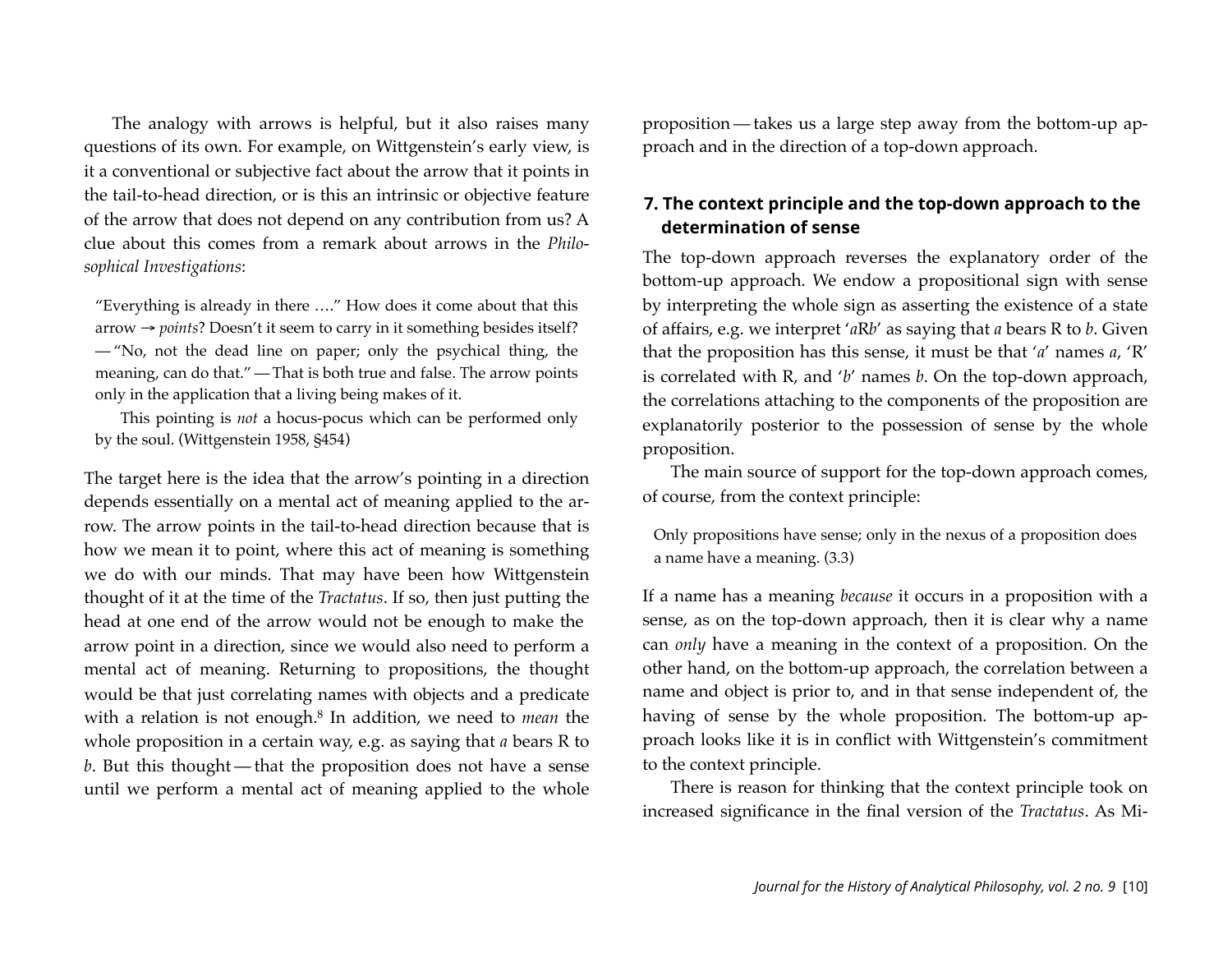chael Kremer (1997) has noted, Wittgenstein moved the context principle up in his numbering system between the *Prototractatus* and the *Tractatus.* In the *Prototractatus*, the context principle occurs at 3.202; in the *Tractatus* it occurs at 3.3. This is evidence for thinking that the context principle took on a more central role in the *Tractatus*, and thus evidence in favor of a top-down reading.

Now, on the top-down view, there is no reason why we could not interpret a propositional sign as asserting the *non*-existence of a state of affairs. For example, we could take '*a*R*b*' to say that *a* does not bear R to *b*. This would be to endow the proposition with a negative fact as its sense. And in fact, Wittgenstein recognized the possibility of having an elementary proposition assert the existence of a negative fact:

For a proposition is true if we use it to say that things stand in a certain way, and they do; and if by ' $p'$  we mean  $\neg p$  and things stand as we mean that they do, then, construed in the new way, '*p*' is true and not false. (4.062)

But it is important that the signs ' $p'$  and ' $\neg p'$  *can* say the same thing. For it shows that nothing in reality corresponds to the sign '~'. (4.0621)

These remarks imply that '*a*R*b*' could have said that *a* does not bear R to *b*. This is exactly what we should expect on a top-down approach to sense. On the top-down view we endow an uninterpreted propositional sign with a sense by taking it to say that objects are related in a certain way or by taking it to say that they are not related in a certain way. The resulting language-world correlations will be the same on either way of endowing the sign with a sense. Anscombe emphasizes this point:

Now, confining ourselves to pictures, it is also clear that if we 'think the sense of the picture' by correlating its elements with actual objects, we can in fact think it in either of *two* ways: namely either as depicting what is the case, or as depicting what isn't the case. That is to way, there are two senses which we can 'think' in connection with the picture. … And the difference between the two is not that the relations between the elements are taken to be different; on the contrary, they are exactly the same. (Anscombe 1959, 69)[9](#page-13-4)

Consider a picture with two stick figures engaged in a swordfight. We could take this to say that two men were sword-fighting, or that they were *not* sword-fighting. On either way of interpreting the picture it will follow that one of the stick figures stands for one of the men, the other stick figure for the other man, and the relation between the stick-figures stands for sword-fighting.

How does this account for the asymmetry of bipolarity and sense? As on the bottom-up version of the picture theory, it does so by putting sense before bipolarity. An elementary propositional sign acquires a sense when we interpret it to assert the existence (or non-existence) of a state of affairs. This is to transform the propositional sign into a picture of a positive (or negative) fact. Once it is such a picture, it also depicts the corresponding negative (positive) fact. By endowing the propositional sign with sense we turn it into a picture that depicts both a way for things to be and a way for them not to be.

#### **8. Conclusion**

Which of these two ways of thinking about the sense of elementary propositions, the bottom-up or the top-down, did Wittgenstein accept in the *Tractatus*? [10](#page-13-5) Both views can explain the asymme-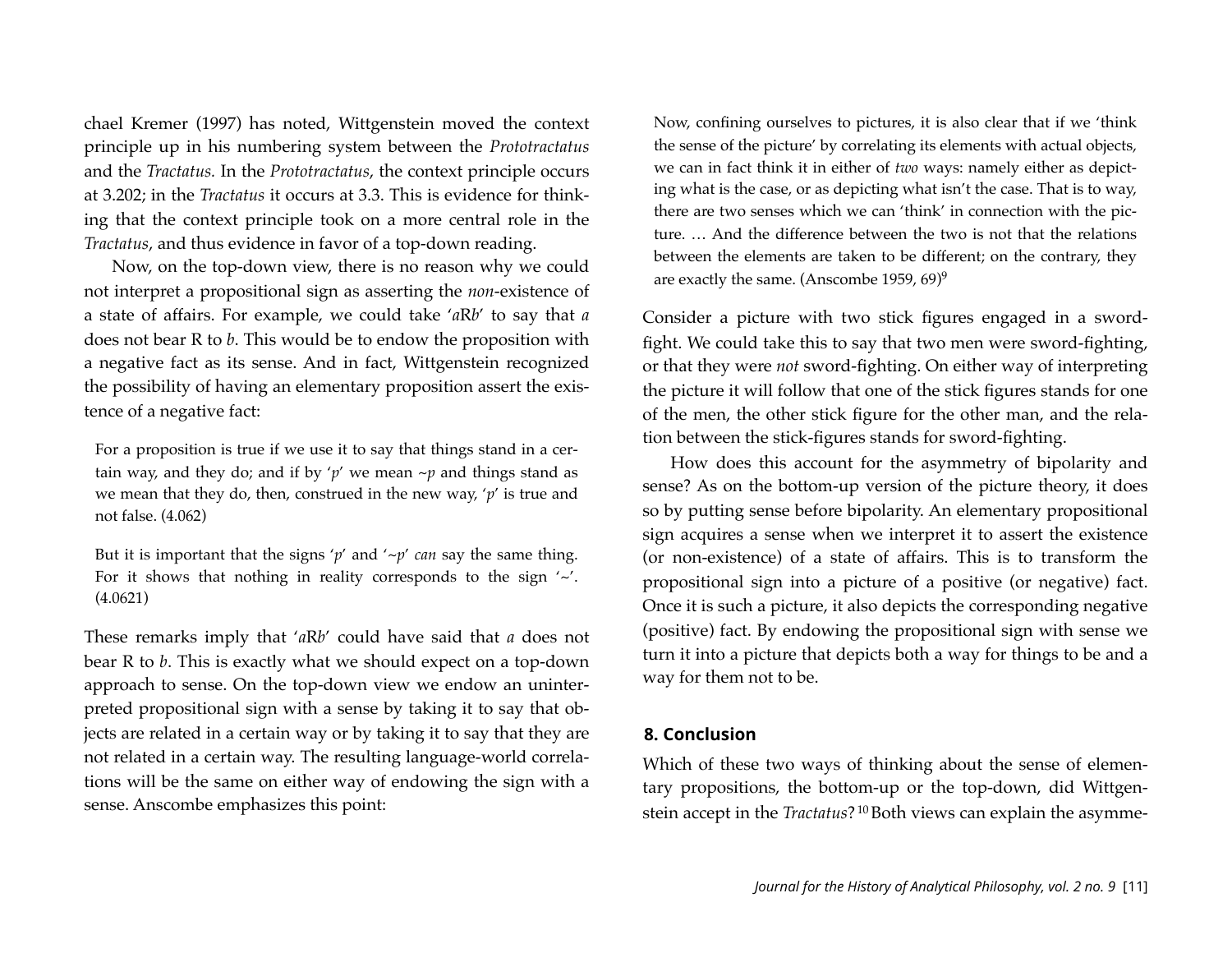try of bipolarity and sense, so they are even in that respect. I don't think the texts decide this definitively, but let me make a final speculative remark. As we have seen, the definition of sense in *Notes on Logic* is a bottom-up approach and there are clear expressions of the bottom-up approach in the *Notebooks*, none of which survive into the *Tractatus*. In addition, the importance of the context principle increases in the transition from the *Prototractatus* to the *Tractatus*. My final speculative remark, then, is that he held a bottom-up view from *Notes on Logic* through the composition of the *Notebooks*, his view was in transition as he compiled the *Prototractatus*, and that he took a decisive turn in favor of the top-down view in the final composition of the *Tractatus*. [11](#page-13-6)

#### **Peter Hanks**

Department of Philosophy University of Minnesota [pwhanks@umn.edu](mailto:pwhanks@umn.edu)

#### **Notes**

<span id="page-12-0"></span>1 Following Pears and McGuinness (Wittgenstein 1961) I am going to use 'present' and 'represent' interchangeably as translations of Wittgenstein's uses of 'vorstellt' and 'darstellt'. Following (Friedlander 1992), Ostrow (2002) sees a distinction in Wittgenstein's uses of 'vorstellt' and 'darstellt', and uses 'present' for the former and 'represent' for the latter. Using Ostrow's terminology, the asymmetry I am interested in is that a proposition *presents* both positive and negative states of affairs, but it only *represents* one of these states of affairs. See (Ostrow 2002, 80-81).

<span id="page-12-1"></span>2 See also (Carruthers 1989, 30) and (Proops 2000, 2).

<span id="page-12-2"></span><sup>3</sup> I am suggesting that the term 'bipolarity', as Wittgenstein used it, should not be understood to mean the dual capacity for truth and capacity for falsity, which is the dominant understanding among commentators. Bipolarity is better understood to mean the property of representing both positive and negative states of affairs. But I don't want this to be a terminological debate between commentators about how to use the term 'bipolarity'. Those wedded to the more common interpretation can take my suggestion to be about a widely overlooked ground or basis for bipolarity. Thanks to an anonymous referee for discussion of these points.

<span id="page-12-3"></span>4 On this conception of propositions as facts, the predicate in a proposition functions, not as a name for a relation, but as the way in which names are related in a fact. Following Ricketts (1996), we could say that in the proposition '*a*R*b*', the name '*a*' R-leftflanks the name '*b*', and '*b*' R-rightflanks '*a*'. This is to view the predicate as a relation that binds names together into a fact (3.1432). The predicate is the way in which names are concatenated in an elementary proposition (4.22). For example, in the elementary propo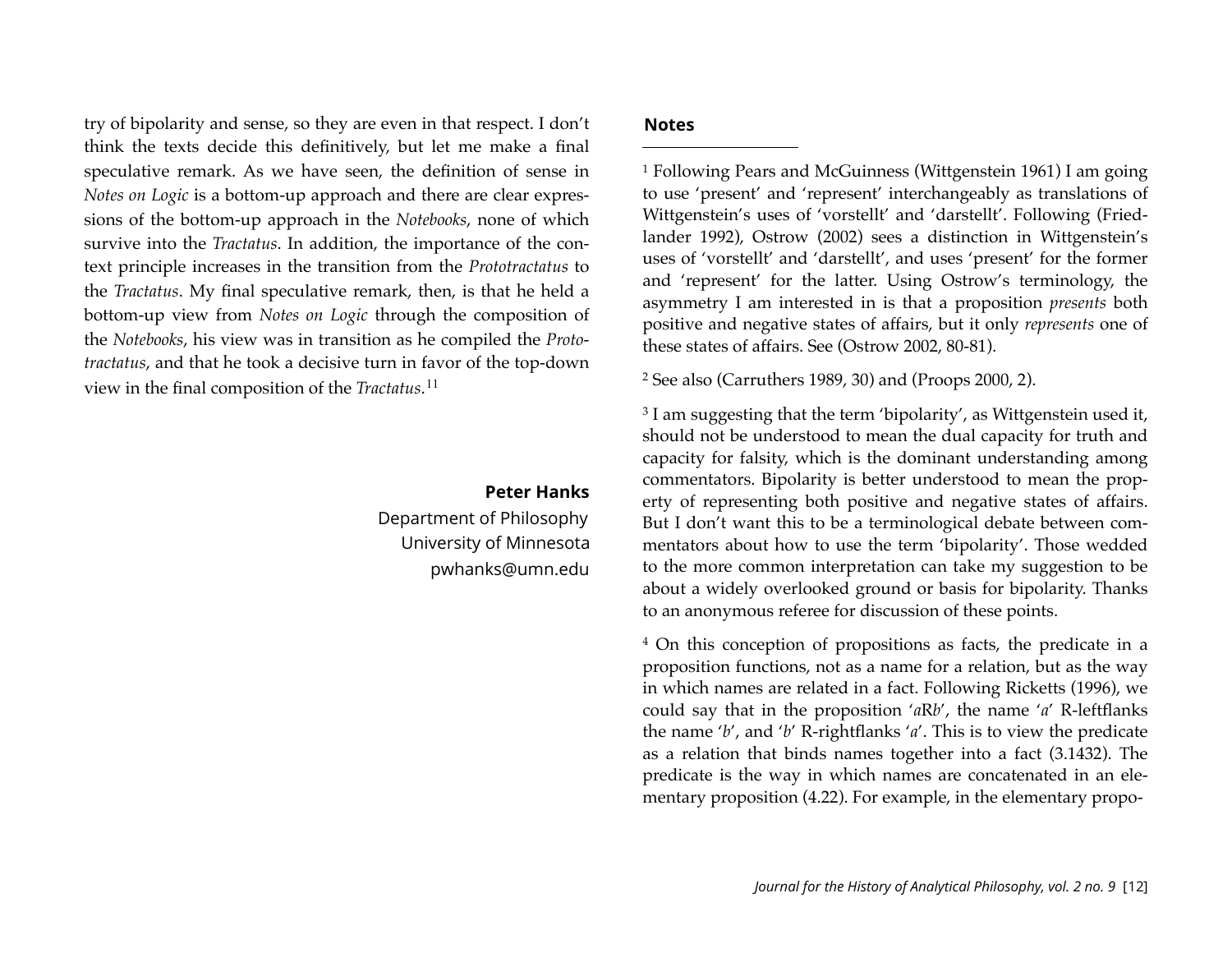sitions '*a*S*b*' and '*a*T*b*' the names '*a*' and '*b*' are concatenated in different ways. These different forms of concatenation are the predicates '*x*S*y'* and '*x*T*y*'.

<span id="page-13-0"></span>5 This is, of course, not how he uses the term 'form' in the *Tractatus*. The *Notes on Logic* concept of form is replaced in the *Tractatus* with the concept of the structure of a proposition. See 2.032-2.043.

<span id="page-13-1"></span>6 It has been suggested to me, by Michael Kremer and an anonymous referee, that these remarks are better read as expressions of the idea that propositions are truth-functions of elementary propositions. I don't think this is right. The similarities between 2.11, 2.201, and 4.1 make it clear that 4.1 is an extension to propositions of a point he makes about pictures, and Wittgenstein never says that pictures are truth-functions of elementary pictures. Furthermore, the claim that "a proposition is a truth-function of elementary propositions" shows up explicitly at remark 5, which marks a clean break with the 4's and the beginning of a new section of the *Tractatus*. 2.11 and 4.1 are direct comments on basic remarks that introduce pictures and propositions as representations, "We picture facts to ourselves" (2.1) and "A thought is a proposition with a sense" (4), respectively. Remarks 2.11 and 4.1 should therefore be read as elaborations on the way in which pictures and propositions are representational, and not on the way in which propositions are built up out of elementary propositions.

<span id="page-13-2"></span>7 Wittgenstein rarely mentions the need to correlate a predicate with a relation — most of the time he only mentions the correlations between names and objects — but it must have been his view that there are such correlations for predicates. For example, at 3.21 he says that "the configuration of objects in a situation corresponds to the configuration of simple signs in the propositional sign," and by "the configuration of simple signs in the propositional sign" he means a predicate. In other words, the ways in

which names are related in propositions (predicates) correspond to the ways in which objects are related in states of affairs. The source of this correspondence must be located in us. Predicates, the ways in which names are configured in propositions, are arbitrary linguistic forms. We have to establish the correlations between these linguistic forms and worldly relations.

<span id="page-13-3"></span>8 It is almost irresistible to say that these correlations are themselves the results of mental acts, e.g. a mental act of associating the name '*a*' with *a*. This is, of course, another central target of Wittgenstein's later work.

<span id="page-13-4"></span>9 Even though this remark of Anscombe's illustrates a feature of the top-down approach, i.e. the sameness of pictorial correlations across two ways of interpreting a proposition, it is not clear that Anscombe was putting forward a top-down reading. For example, she says that "we 'think the sense of the picture' by correlating its elements with actual objects," which suggests a bottom-up approach. And immediately preceding this she says "it is we who 'use the sensibly perceptible signs as a projection of a possible state of affairs'; we do this by using the elements of the proposition to stand for the objects whose possible configuration we are reproducing in the arrangement of the elements of the proposition," (Anscombe 1959, 69). Again, this sounds like a bottom-up approach to sense.

<span id="page-13-5"></span>10 William Child (2011) draws essentially the same bottom-up/topdown distinction, and argues in favor of the top-down approach. See (Child 2011, 32-5).

<span id="page-13-6"></span>11 Thanks to audiences at the SSHAP meeting at McMaster University in May 2012 and the University of Minnesota in October 2012. I am especially grateful to Michael Kremer, Kirk Ludwig, Chris Pincock, and Victor Rodych for comments and advice.